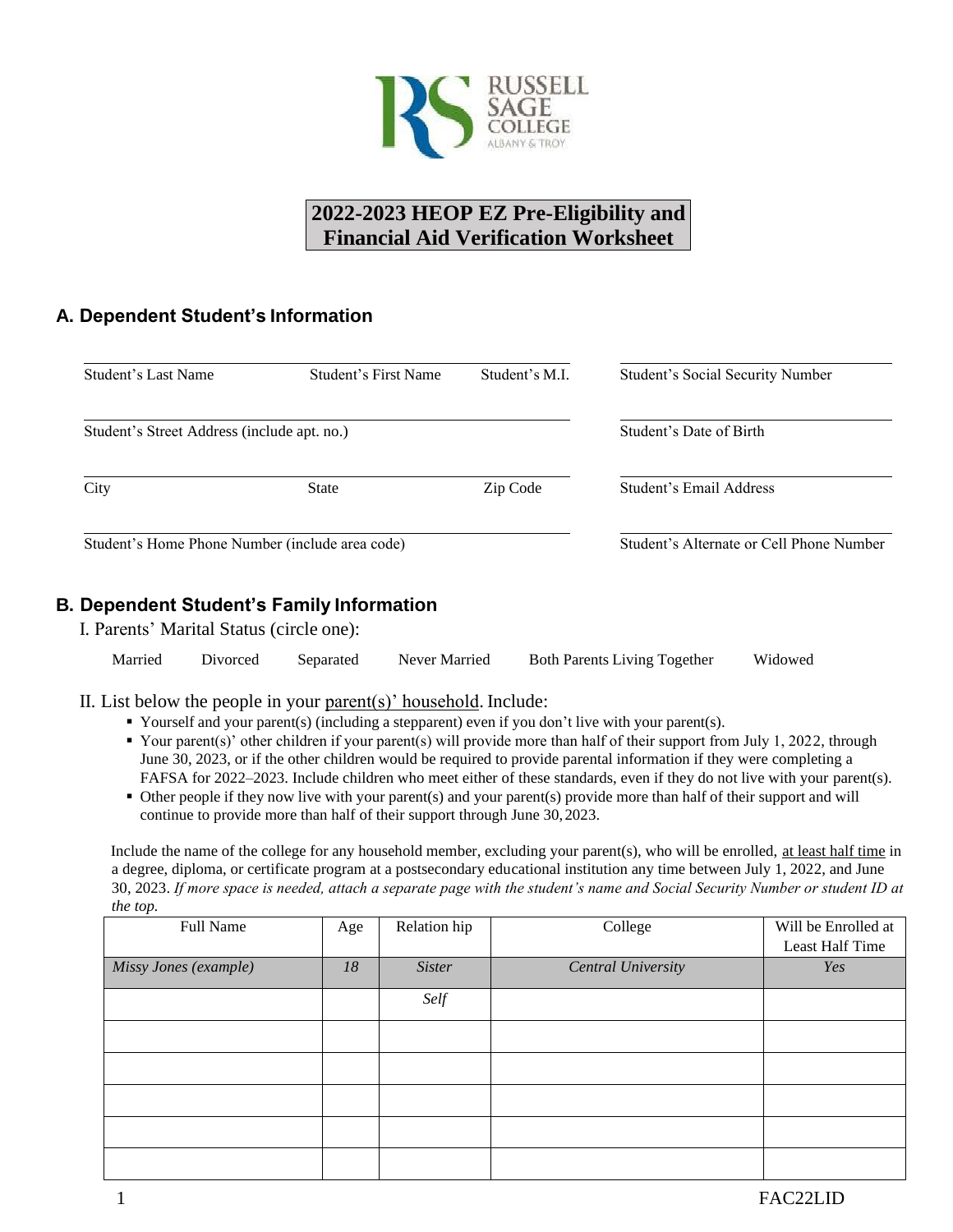## **C. Parent Income Information and Student & Parent Tax FilingInformation**

I. Parent Income Information

Mother/Step-mother's total income from work in 2020:

Father/Step-father's total income from work in 2020:

II. Student and Parent Tax Filing Information

| <b>Tax Filing Information</b>               | <b>Student</b>             | <b>Parent</b>                |
|---------------------------------------------|----------------------------|------------------------------|
| 1. Did you file a tax return for 2020?      |                            |                              |
|                                             | Yes: _________             | Yes: $\frac{\ }{\ }$         |
| If yes, you must submit copies of all W2's  |                            |                              |
| for 2020 AND a signed federal tax return or | $\mathsf{No:}_{\_}$ $\_\_$ | No: $\overline{\phantom{a}}$ |
| IRS Tax Transcript*                         |                            |                              |
| 2. Did you earn income in 2020 but not      |                            |                              |
| required to file a tax return?              | Yes: $\frac{1}{2}$         | Yes: $\frac{\ }{\ }$         |
|                                             |                            |                              |
| If yes, you must submit copies of all W2's  |                            |                              |
| for 2020                                    | No: $\qquad \qquad$        | No: $\_\_$                   |
|                                             |                            |                              |
| 3. Did you earn \$0 income in 2020?         |                            |                              |
|                                             |                            | Yes: $\frac{\ }{\ }$         |
|                                             |                            |                              |
|                                             | No:                        | No:                          |
|                                             |                            |                              |

*\*A Tax Return Transcript can be requested at www.irs/gov/transcript. Choose a Tax Return Transcript for 2020*

### **D. Public Assistance Information and Untaxed Income and Benefits for 2020**

I. Public Assistance Information

| Did you or your family receive public assistance from <b>Social Services</b> in 2020? | <b>Yes</b> | No |
|---------------------------------------------------------------------------------------|------------|----|
| If so, what type of assistance was it? Circle all that apply:                         |            |    |

Food stamps Rent Medical WIC Other

*II.* Untaxed Income and Benefits for 2020 *(Please put \$0 to confirm benefit was not applicable)*

| Untaxed Income & Benefits for 2020<br><b>Indicate Yearly Totals</b> | <b>Student</b> | <b>Parent</b> |
|---------------------------------------------------------------------|----------------|---------------|
| <b>Social Security Benefits</b>                                     | \$             | \$            |
| Workman's Compensation                                              | \$             | \$            |
| <b>Child Support Received</b>                                       | \$             | \$            |
| <b>Unemployment Benefits</b>                                        | \$             | \$            |